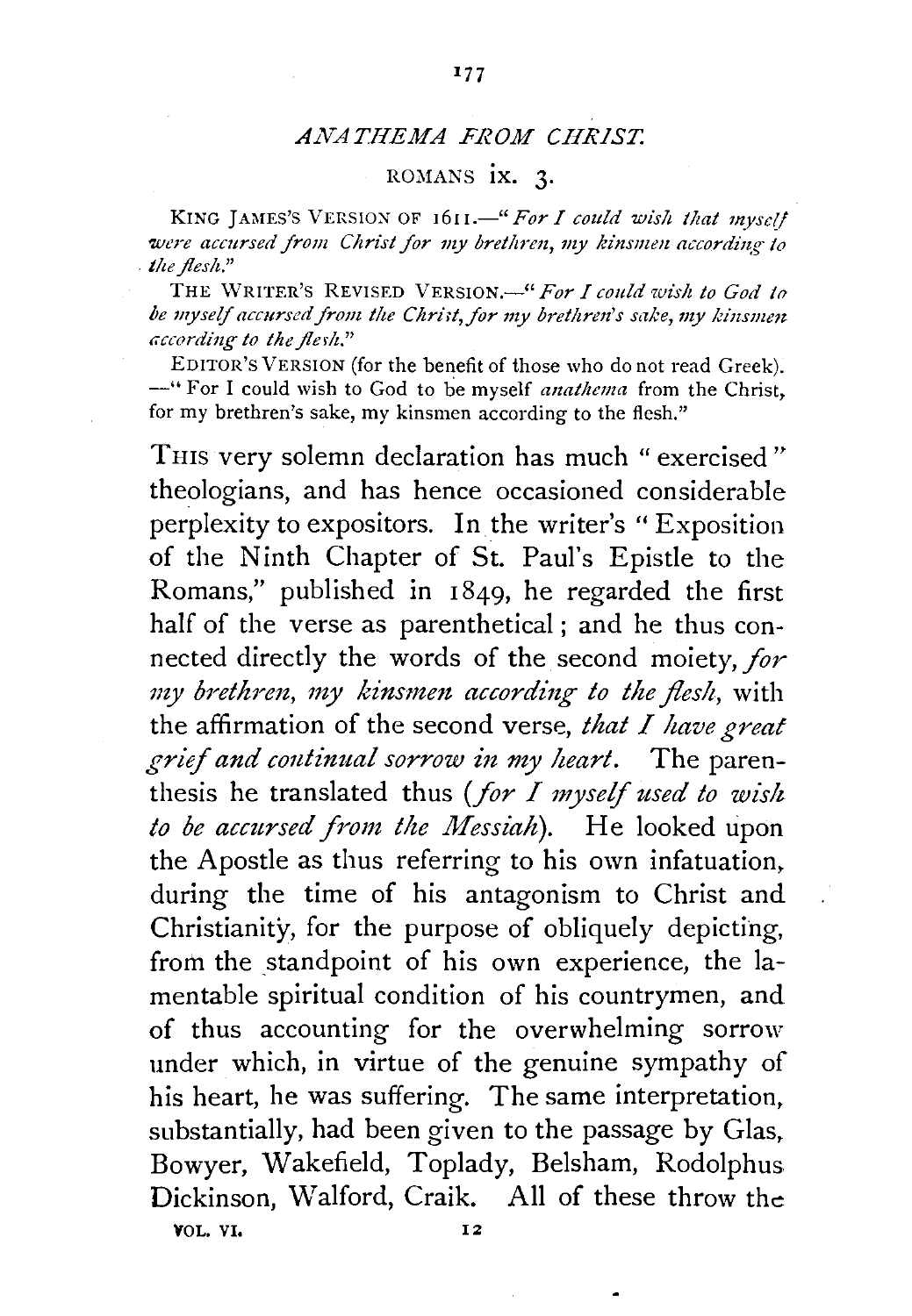first moiety of the verse into a parenthesis, and obliterate the full-point at the conclusion of the second verse. Wakefield's rendering of the parenthesis is *(for I also was once an alien from Christ).* Belsham's is *(for* I *myself once gloried in being an alien from Christ).* Tregelles seems to have taken the same view, for he encloses the first moiety of the verse in a parenthesis. Others, without the parenthetical expedient, give substantially the same interpretation. They regard the words which, in our 1849 " Exposition," *we* included within parenthesis, as descriptive of the Apostle's mental condition while he was yet an -opponent of Christianity. But they connect the two moieties of the verse in such a way as to indicate that it was in the interest of his countrymen that *he* had patriotically desired to be separated, as by an awful •curse, from Christ. This is Heumann's interpretation in his Monograph, and Trautmann's in his Monograph, and also Dr. Chalmers's. It would seem to have been Luther's also, and Tyndale's, and Coverdale's. The author of the Latin *Itala* had taken *the* same view, so far at least. He rendered *the* word, not potentially, but historically, I *was wishing,* 1 viz., at a former period, though not now; I *was,*  viz., at a former period, *in the habit of wishing*. This translation was continued in the Vulgate, and was .accepted and commented on by Ambrosiaster, Pelagius, Primasius. Ambrosiaster says, *"I was wishing-,*  not, *I do wish.*"<sup>2</sup> Pelagius says, "*I was wishing* formerly, when I was a persecutor of Christ."3 Primasius says, *"I was wishing* formerly, not *I could* 

• "Optabmn." 2 "Optabam, non opto."

3 "Optabam aliquando cum persequerer Christum."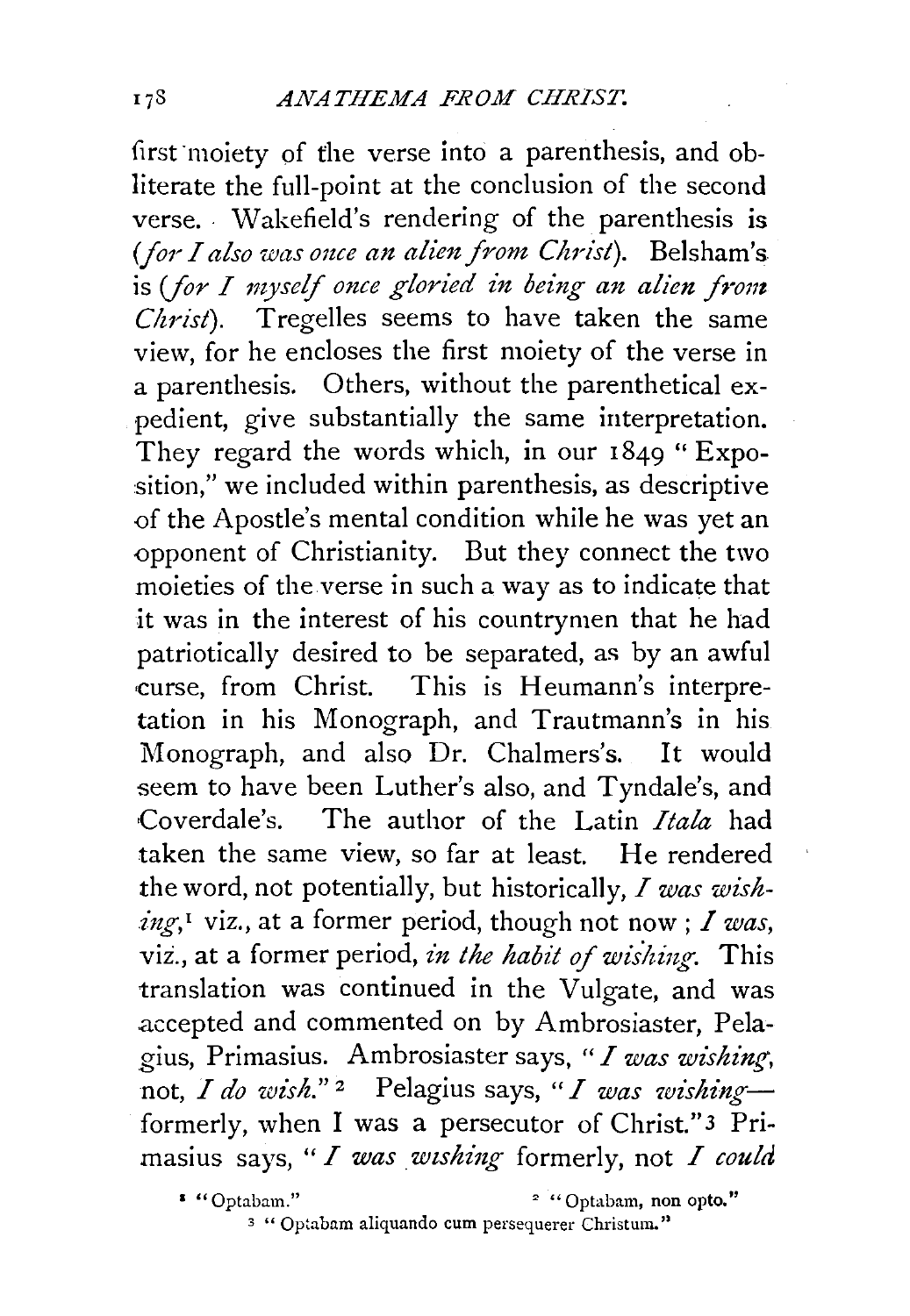*:now wi's!t."* r Wycliffe followed the Vulgate. His translation of the clause is, "Forsothe I my silf desyride for to be cursid fro Crist." The Rheims ·version corresponds, " For I wished myself to be anathema from Christ."

It cannot be objected to this interpretation that it .attributes to the verb an unnatural or unidiomatic import; for the imperfect tense in Greek, as in Latin, naturally denotes repeated, continued, persist ent, or habitual action in past time. And sometimes the reference to the particular portion of past time in which such action took place is only indirectly in-·dicated, as when it is said, in Mark xv. 6, " Now at that feast he *released* unto them one prisoner, whom-.soever they desired." The meaning is, " Now at 'that feast *he was wont to release* unto them one pri- :soner." (Comp. Matt. xxvii. 15.)

Nevertheless, even in the case of such a passage .as Mark xv. 6 there is reference, though indirect, to the particular portion of past time during which the repeated action of the Roman procurator took place. It was the portion which embraced those recurrent seasons of the Passover feast which had occurred during Pilate's procuratorship. It was at *the annual festival time* that he paid the Jewish people the compliment specified. But as regards Romans ix. 3, there is no reference, beyond the verb itself, to the past as past ; and, as a matter of course, there is not in the verb itself any particularization of any distinct portion of past time. There is nothing corresponding to Pelagius's interpretation, "when I was a persecutor of Christ," or even to the indefinite "once"

<sup>&</sup>lt;sup>1</sup> "Optabam aliquando, non nunc optarem."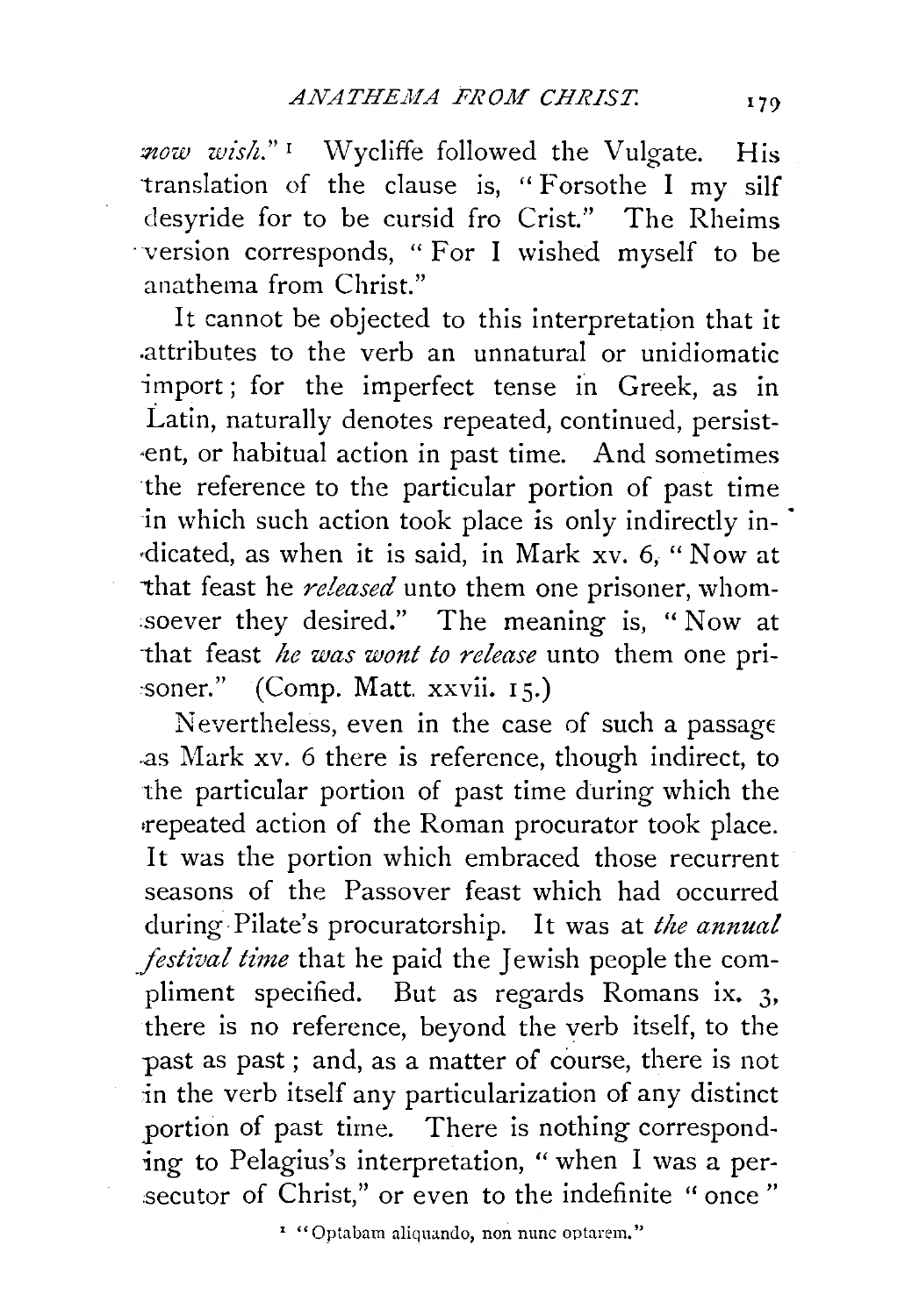of \Vakefield and Belsham. The Apostle does not speak of his " conversation" or conduct "*in time past in the 'Yews' religion*," when "beyond measure he persistently persecuted the church of God"  $(Ga. i. i3)$ ; and hence it is not likely that his statement here is, like his statement in Galatians i. 13, historical.

This unlikelihood is intensified if it be needful to assume with Tregclles, and the interpreters with whom we were at one in our  $1849$  "Exposition," that the first moiety of the verse constitutes a strict parenthesis. For we should never assume, especially in the case of ancient and inartificial compositions, the existence of real parentheses, unless we are shut up to the assumption.

But if--with Luther, Heumann, Trautmann, Chalmers, and, apparently too, with the author of the *Itala,* and with all the expositors who founded their interpretation on the Vulgate, such as Emanuel Sa, -the idea of a strict parenthesis be abandoned, then. the unlikelihood of the historical import of the verb· is increased to a still greater degree; for it is difficult to see that the fact-if fact it was-of the Apostle's former desire to be anathema from Christ for the sake of his countrymen could be the reason for the great grief and continued sorrow of which he speaks in the second verse. One would naturally suppose that it would be something in the present state of his countrymen, rather than something in his own past experience or conduct, that was rolling in upon his spirit with such overwhelming waves of sadness.

Still further, it is scarcely conceivable that the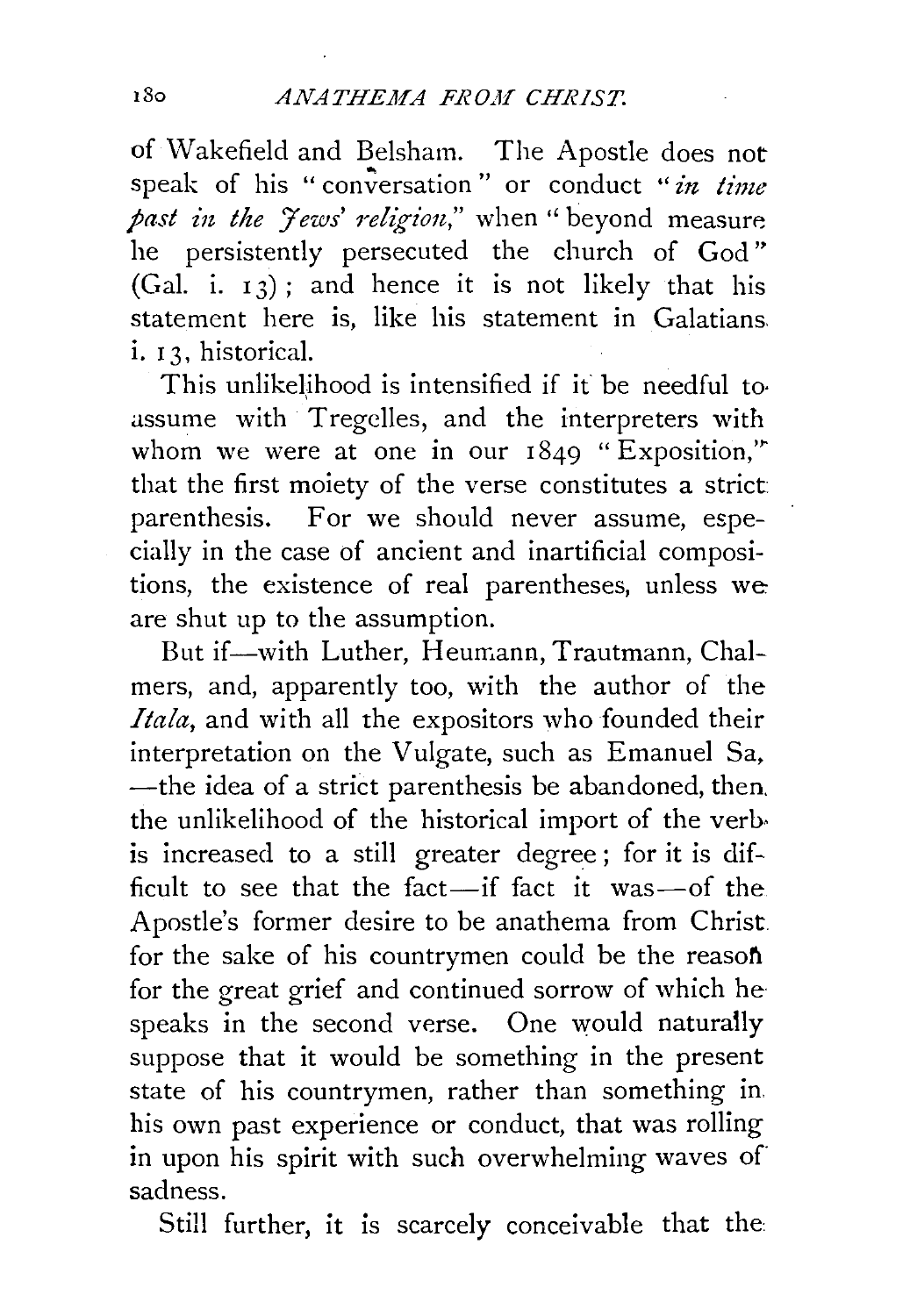Apostle, while yet· Saul of Tarsus, wished to be ''accursed from Christ." It is quite conceivable, in deed, that at that crisis of his wild fanaticism he might invoke a curse upon himself, provided he did not keep far removed in spirit "from Christ." But this is something very different from wishing himself to be " accursed," and " accursed from Christ," or " accursed in the way of being separated from Christ."

Still further. The Apostle's expression is not simply "accursed from Christ." It is far stronger,-"accursed from *the Christ*," or, "accursed from *the Messiah.*" But we may rest assured that as Saul of Tarsus was both an eminently earnest and ah eminently ecclesiastical man, he never did wish to be not only "accursed," but so accursed as never to have part or lot in the bliss of the Messiah's reign. \Ne can easily conceive of him pouring contempt and . hatred upon Jesus of Nazareth as a mere pretender to Messiahship, and wishing himself to be for ever far away from such a pretender. But we cannot conceive of him feeling-under any pressure, however strong, on his temper or his prejudices  $-$  the same contempt and hatred for the ideal Deliverer of his race, to whose advent he was, in common with .all the pious of his people, looking longingly and eagerly forward.

Then it is to be still further noted that the best established reading of the first moiety of the verse is not that which would justify the translation given. in the "Exposition" referred to,—" for I myself used to wish to be accursed from the Christ." Such a translation could be regarded as bringing out, in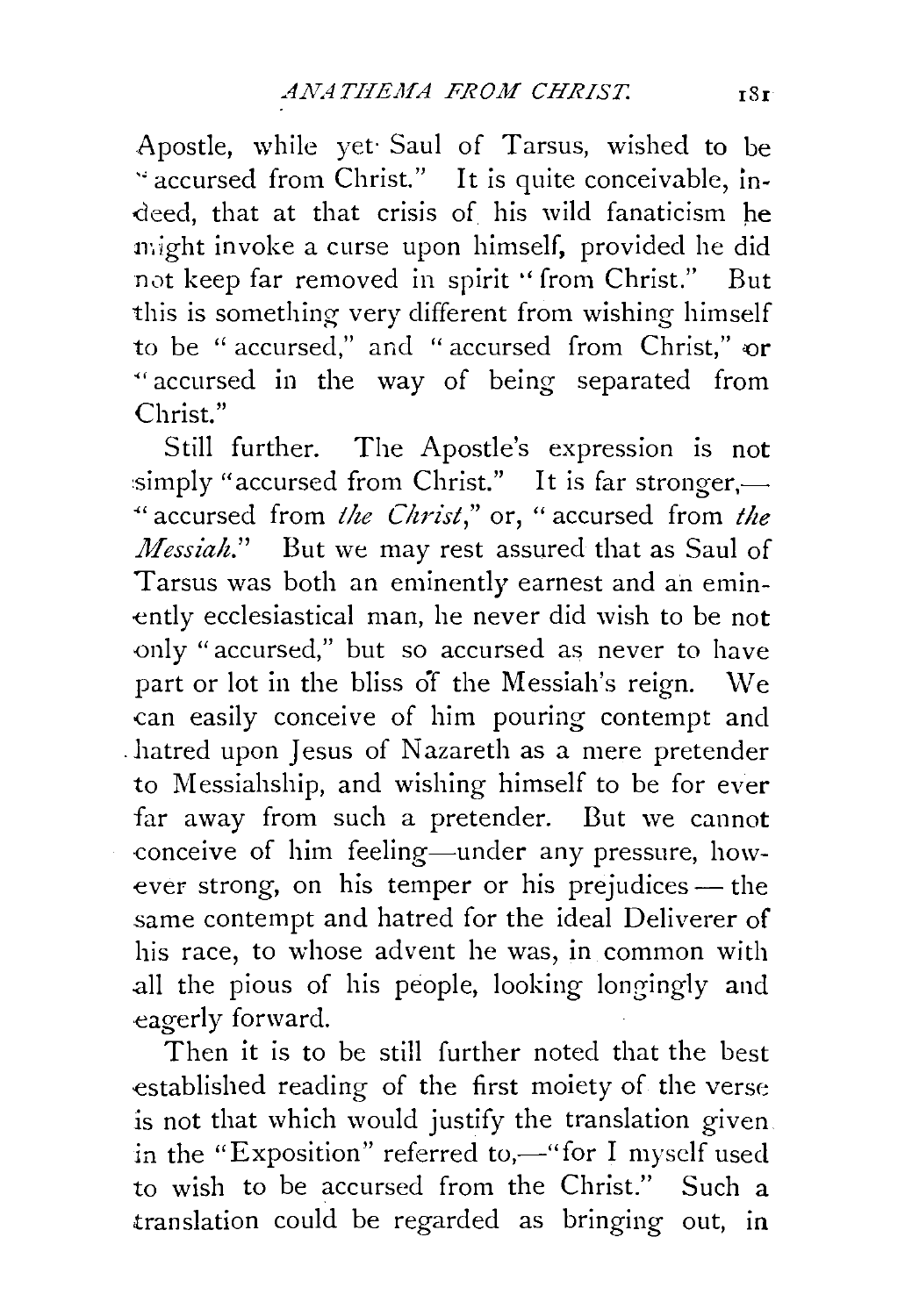## 182 *ANATHEMA FROM CHRIST.*

alt-relief, the Apostle's former ihfatuation, as affording a type or specimen of the present infatuation of his unbelieving countrymen. But the collocation of the words, as given in the manuscripts  $\boldsymbol{\kappa}$  A B D E FG. and approved of by Lachmann, Tischendorf, and Tregelles, and no doubt the correct order, "for I used to wish to be myself accursed from the Christ."<sup>1</sup> alters entirely the point of alt-relief or intonation. In the former order the tone might be exhibited' thus:  $I$  myself, as well as they. In the latter it stands thus : *I myself, instead of them*. In the former, the *I myself* takes precedence in intonation. of the endurance of the anathema ; in the latter, the endurance of the anathema takes precedence of the *I* myself; and hence the clause is no longer capable of being parenthetically descriptive of the identity of the Apostle's own past infatuation with the present infatuation of his unbelieving countrymen. The first moiety of the verse, therefore, cannot constitute a parenthesis, and this being the case, the imperfect verb cannot be translated historically, *I used to· wi'h:* it must be rendered potentially, *I could wish:* 

This potential rendering is in perfect accordance with usage, in both classical and biblical Greek. As to the latter, we have instances in Galatians iv. 20· and Acts xxv. 22. The passage in Galatians cannot be translated, as in our present King James's Version, "I *desire* to be present with you now, and to change my voice." It must be rendered, *"I could desire (and did circumstances permit it, I would desire, and carry out my desire).* The other passage, Acts

<sup>&</sup>lt;sup>τ</sup> ηὐχόμην γὰρ ἀνάθεμα εἶναι αὐ<del>τ</del>ὸς ἐγὼ. The Sinaitic manuscript reads  $i$ *ναι* before *ανάθεμα.* The old *Received Text* reading was *ηυχόμην γαρ αυτος*: *•yw avalEµa ELVat.*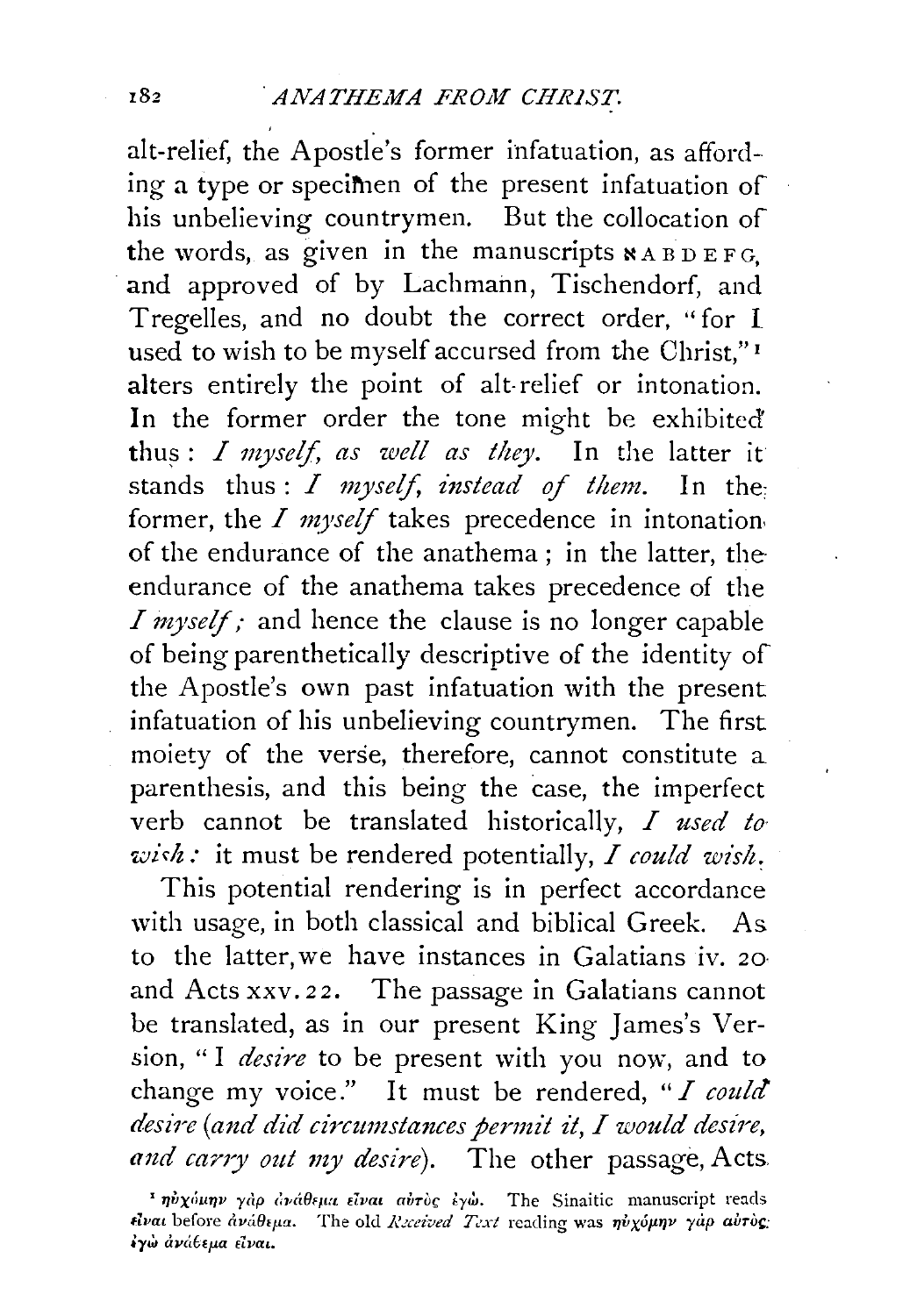xxv. 22,· runs in King James's Version thus: " I *would also hear* the man myself." It is Agrippa that speaks to Festus, and what he really says is, '· I could wish, myself even, to hear the man ; " or, still more idiomatically and simply, " I could wish myself to hear the man" (provided it be convenient and agreeable to thee): $-'' I'$  *could' wish*, and, did I know that it were entirely convenient to thee, and agreeable, *I' would' wish."* 

It is on the same principle that we are to render the verb before us, *I could desire.* The Apostle did not actually desire to be anathema. He knew that such a desire would never be divinely fulfilled, and hence he did not cherish it. A wise man keeps his desires under control. He has, indirectly, command over them. A pious man takes God's desires and purposes into account, and does not entertain any desire which he knows to be at variance with the Divine will, or with the Divine arrangements that are dependent on the Divine.will. Hence it is that the Apostle does not say, *I desire;* he only says, *I could desire.* He would have been willing and wishful to be anathema for his countrymen, provided such an awful self-sacrifice had been in harmony with the will and wish of God, and thus consistent with the best interests of God's immense moral empire. So far as the Apostle himself was concerned, he was ready for the self-sacrifice, provided it should be legitimate on the one hand, and could be efficacious on the other. It would not, however, have been of avail, and hence the wish *was never fully formed.* The potential did not pass into the actual. It is true, indeed, that the potential translation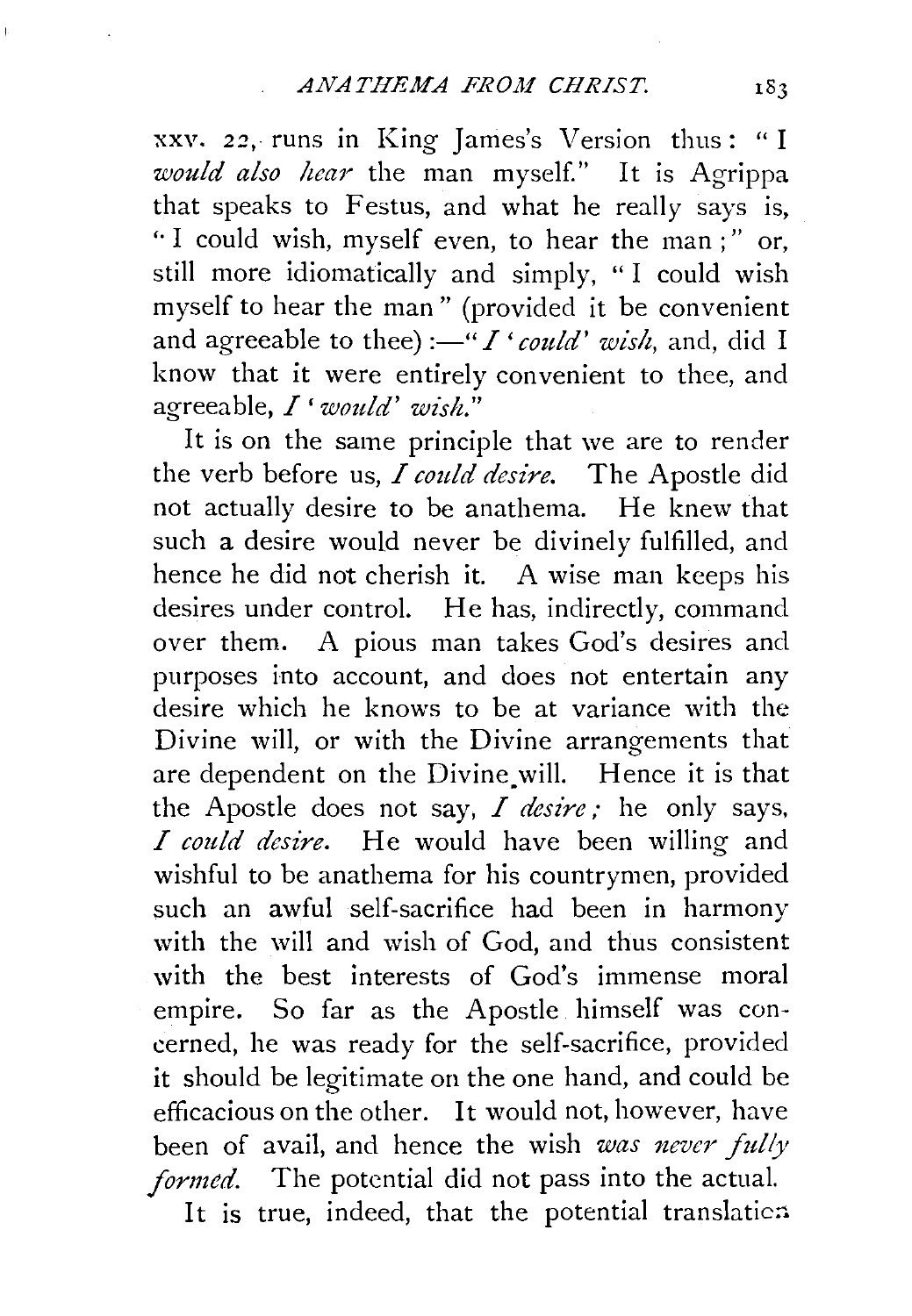of the verb used by the Apostle, viz., *I could wish*, though doubtless the only correct rendering that is possible in the circumstances, is nevertheless an imperfect reflection of the original "Imperfect" Tense. The idioms of the English and Greek. languages are by no means identical. The potential *could* is not actually part and parcel of the Greek Imperfect Tense, although its use in English is, on the present occasion, the best expedient to which we can have recourse, to reproduce substantially the nicety of the original. The Greek Imperfect Tense is really a tense, or time, not a potency. It is a past tense, not present or future. But it is *a past tense incomplete*. It is to be carefully differentiated from a strictly "perfect" time or tense - a tense completed and complete. Hence the real idea of the word is, *I was desiring*. The desire rose up in the Apostle's heart, and to a certain extent he allowed and sanctioned it. Yet only to a certain extent, for a higher desire struck in and controlled it-the desire to be in perfect accord with God's desire and will. Hence his desire to be anathema for his countrymen never was completed and complete. It hung suspended. It remained "imperfect;" that is, it was conditional, and the condition that would have brought it to maturity was never forthcoming. Thus the embryo-desire was in reality but a potency, so that the translation I *could desire* is vindicated.

It may now still further be noticed that the word rendered I *could "wish,"* or I *could" desire,"* properly means I could "pray."<sup>1</sup> Keeling takes note of the fact,2 and Schrader translates the verb, *I have prayed.3* 

<sup>&</sup>lt;sup>1</sup>  $\eta \dot{\theta} \chi \dot{\theta} \mu \eta \nu$ .  $\qquad$  <sup>2</sup> *St. Paul's wish to be accursed from Christ*, **p. 25.** <sup>3</sup> "Ich habe gebetet." *Der Apostel Paulus*, iv. 354.